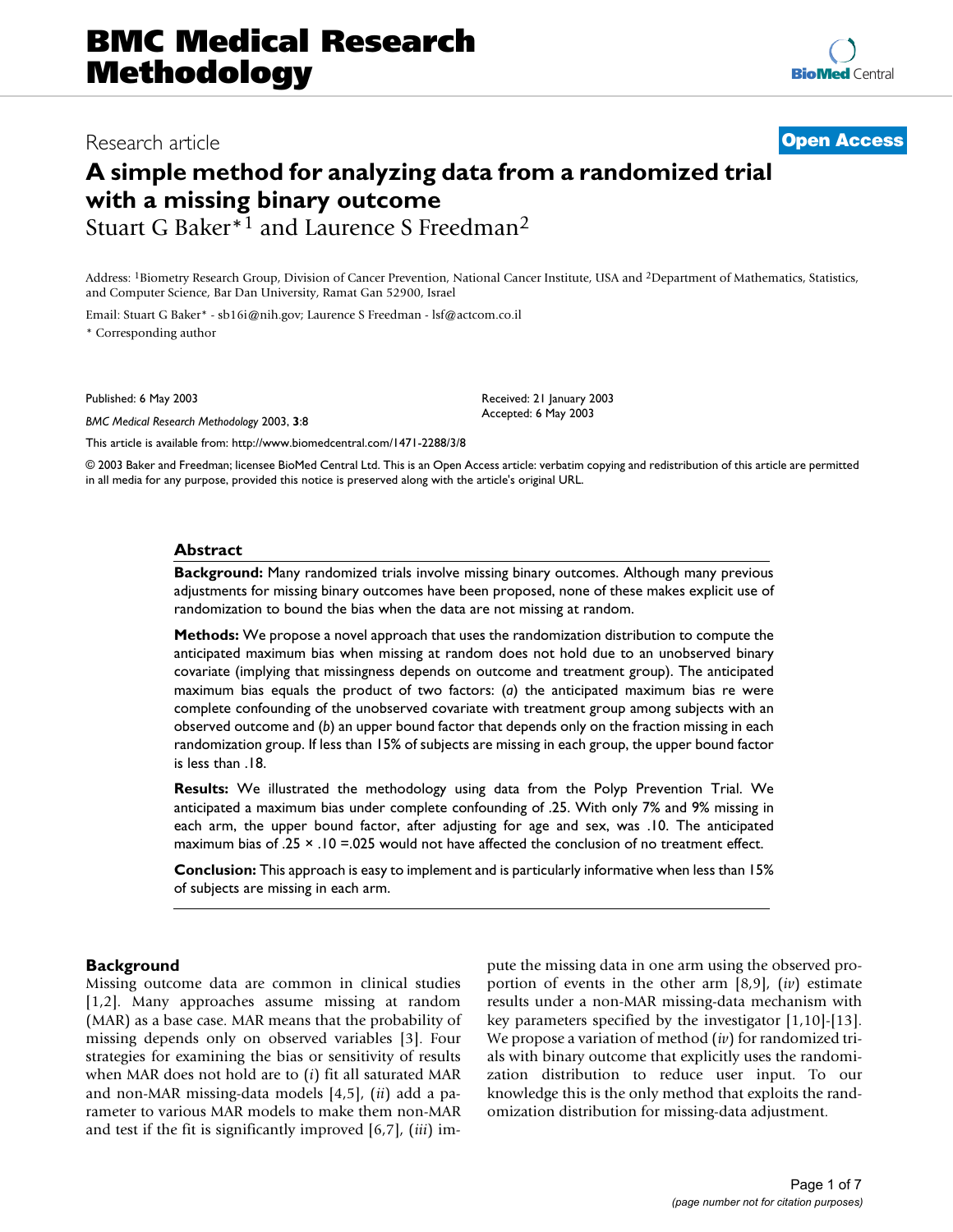We illustrate the methodology using data from the Polyp Prevention Trial (PPT) in which 2079 men and women with recently removed colorectal adenoma were randomized to receive either intensive counseling to adopt a low-fat diet (intervention) or a standard brochure on healthy eating (control) [14]. The binary outcome was at least one adenoma detected on colonoscopy following randomization. In the control arm 9% of the subjects were missing the outcome, and in the intervention arm 7% were missing the outcome. Dropping the data from subjects with a missing outcome gives an estimated difference of -.002 (s.e.=.022) in the probability of adenoma recurrence between the intervention and control groups. Thus there was very little evidence that intensive counseling to adopt a low-fat diet reduced the probability of adenoma recurrence. An important question was whether or not an adjustment for the missing outcomes would have changed this conclusion.

# **Methods**

# *Adjusting for Observed Covariates*

As a starting point, we assume the data are missing at random (MAR). Let *Y* denote the binary outcome of adenoma recurrence. Let  $Z = 0$  denote random assignment to the control group and  $Z = 1$  denote random assignment to the intervention group. Also let  $R = 0$  if the outcome is missing and 1 if the outcome is observed. Suppose we also have data on the observed variable *S*, which represents either strata formed by the cross-classification of categorical baseline covariates or outpoints of a continuous variable. Under the MAR assumption, the probability of missing depends on *Z* and *S* but not *Y*, namely,

$$
pr(R = 1 | z, s, Y = 1) = pr(R = 1 | z, s).
$$
 (1)

Because *R* and *Y* are conditionally independent given *Z* and *S*, it follows from (1) that

$$
pr(Y = 1 | z, s, R = 1) = pr(Y = 1 | z, s). (2)
$$

In other words, under the MAR assumption in (1), the probability of adenoma recurrence conditional on treatment assignment and baseline covariates is the same in all subjects as in subjects not missing outcome. Baker and Laird [6] proved the related result that under MAR the maximum likelihood estimate of the probability of outcome conditional on covariates is the same in all subjects as in subjects not missing outcome.

With binary outcomes, the overall measure of treatment effect is typically a difference, a relative risk, or an odds ratio. We focus on the difference because it is easy to interpret [15] and because it simplifies our formulation. Let ∆*<sup>s</sup>* denote the treatment effect for stratum 5, namely

$$
\Delta_{s} = pr(Y = 1 | Z = 1, s) - pr(Y = 1 | Z = 0, s). \tag{3}
$$

By virtue of the randomization  $pr(S = s | Z = 1) = pr(S = s | Z$  $= 0$ ) =  $pr(S = s)$ . Therefore we can write the overall treatment effect as

$$
\Delta = \sum_{s} \Delta_{s} \, pr(S = s). \qquad (4)
$$

If the missing-data mechanism is given in (1), then from (2), the treatment effect in stratum *s* (3) equals the treatment effect in stratum *s* among subjects with observed outcomes,

$$
\Delta_{s} = pr(Y = 1 | Z = 1, s, R = 1) - pr(Y = 1 | Z = 0, s, R = 1).
$$
 (5)

Let  $n_{zsy}$  denote the number of subjects in treatment group *z* and stratum *s* who have *observed* outcome *y*. Based on (5), we estimate ∆*s* by

$$
d_s = q_{s1} - q_{s0}, \text{ where } q_{sz} = n_{zs1}/n_{zs} \tag{6}
$$

where "+" denotes summation over the indicated subscript. Let *Nzs* denote the number of subjects (with either observed or missing outcomes) in treatment group *z* and stratum *s*. We estimate  $pr(S = s)$  by  $w_s = N_{+s}/N_{++}$ , giving an overall estimate of treatment effect,

$$
\widehat{\Delta} = \Sigma_s d_s w_s \qquad (7)
$$

The estimate in (7) is closely related to the estimate proposed by Horvitz and Thompson [16]. It is also maximum likelihood because it is a function of maximum likelihood estimates of the parameters. Using the delta method, and

noting that  $\hat{\Delta} = d_1 w_1 + d_2 w_2 + \dots d_{h-1} w_{h-1} + d_h (1 _{s=1}^{h-1} w_s$  ), we obtain =  $\sum_{s=1}^{h-1}$ 

$$
\widehat{var}(\widehat{\Delta}) = \sum_{s=1}^{h} \left( \frac{\partial \widehat{\Delta}}{\partial d_s} \right)^2 \widehat{var}(d_s) + \sum_{s=1}^{h-1} \left( \frac{\partial \widehat{\Delta}}{\partial w_s} \right)^2 \widehat{var}(w_s)
$$
  
= 
$$
\sum_{s=1}^{h} w_s^2 \sum_{z} q_{sz} (1 - q_{sz}) / n_{zs} + \sum_{s=1}^{h-1} (d_s - d_h)^2 w_s (1 - w_s) / N_{++,}
$$
 (8)

where  $w_h = 1 - \sum_{s=1}^{h-1} w_s$ . =  $\sum_{s=1}^{h-1}$ 

#### *Bias from an omitted binary covariate*

Suppose that instead of (1), the probability of missingness depends on treatment assignment, baseline strata, *and* an unobserved binary covariate *x*. For our example from the Polyp Prevention Trial, *x* could be an unreported indicator of a family history of colon cancer. Then

$$
pr(R = 1 | z, s, x, Y = 1) = pr(R = 1 | z, s, x).
$$
 (9)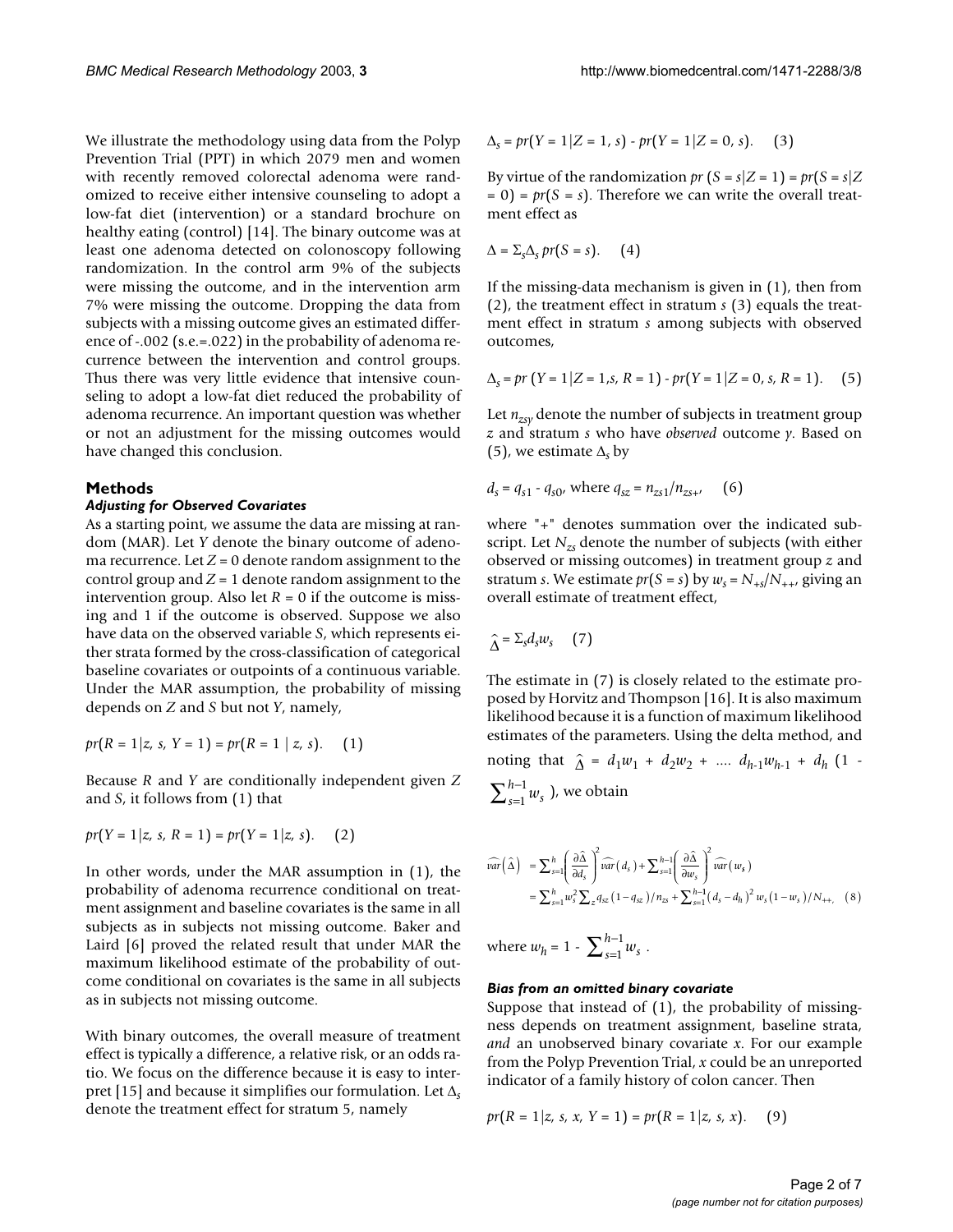In other words the data would be MAR if *x* were observed. The model in (9) implies that, when *x* is not observed, missingness depends on outcome and on treatment group via

$$
pr(R=1|z,s,y) = \frac{\sum_{x} pr(R=1|z,s,x) pr(y|z,s,x) pr(x|s)}{\sum_{x} pr(y|z,s,x) pr(x|s)},
$$
\n(10)

We assume that for each level of *x* within stratum *s*, the treatment effect is the same, namely

$$
\Delta_{S} = pr(Y = 1 | Z = 1, s, x) - pr(Y = 1 | Z = 0, s, x)
$$
  
=  $pr(Y = 1 | Z = 1, s, x, R = 1) - pr(Y = 1 | Z = 0, s, x, R = 1)$   
from (9) (11)

Importantly  $\Delta$ <sub>s</sub> in (11) does not depend on *x*. Let  $\Delta$ <sup>apparent</sup> denote the apparent treatment effect in stratum *s* after collapsing over *x*, namely,

$$
\Delta_{s}^{\text{apparent}} = \sum_{x=0}^{1} pr(Y=1, x | Z=1, sR=1) - \sum_{x=0}^{1} pr(Y=1, x | Z=0, s, R=1)
$$
  
= 
$$
\sum_{x=0}^{1} pr(Y=1 | Z=1, sR=1) pr(X=x | Z=1, s, R=1)
$$
  
- 
$$
\sum_{x=0}^{1} pr(Y=1, x | Z=0, s, R=1) pr(X=x | Z=1, s, R=1)
$$
 (12)

To formalize the relationship between  $\Delta_s^{\text{apparent}}$  and  $\Delta_s$ let

$$
\alpha_{xs} = pr(Y = 1 | Z = 0, s, x, R = 1)
$$
 (13)  

$$
\Psi_s = \alpha_{1s} - \alpha_{0s}
$$
 (14)  

$$
\phi_{zs} = pr(X = 1 | z, s, R = 1),
$$
 (15)

 $\varepsilon_s = \phi_{1s} - \phi_{0s}$ . (16)

Combining (11) and (13), we can write

$$
pr(Y = 1 | Z = 1, s, x, R = 1) = \alpha_{xs} + \Delta_s. \quad (17)
$$

Substituting (13)-(17) into (12) gives

$$
\Delta_{S}^{\text{apparent}} = (\alpha_{0s} + \Delta_{s})(1 - \phi_{1s}) + (\alpha_{1s} + \Delta_{s})\phi_{1s} - (\alpha_{0s}(1 - \phi_{0s}) + \alpha_{1s}\phi_{0s})
$$
\n
$$
= \Delta_{s} + \psi_{s}\varepsilon_{s}.
$$
\n(18)

For a tabular display of these calculations see Table [1](#page-3-0). For a graphical depiction based on the BK-plot [17,18], see Figure 1.



### **Figure 1**

BK-plot of bias from an unobserved binary covariate among subjects not missing outcome. The upper diagonal line is the probability of outcome among subjects not missing outcome in randomization group  $Z = 1$ . The lower diagonal line is the probability of outcome among subjects not missing outcome in randomization group group  $Z = 0$ . For subjects in group 0, the fraction with  $X = I$  is  $\phi_{0s}$  and the probability of outcome is indicated by point A. For subjects in group 1, the fraction with  $X = I$  is  $\phi_{1s}$  and the probability of outcome is indicated by point B. The true treatment effect ∆*s* is the difference between the diagonal lines. The apparent treatment effect ∆*<sup>s</sup>* is the vertical distance between points A and B, which equals  $\Delta$  +  $\psi_s \varepsilon_s$ , where  $\varepsilon_s = \phi_{1s} - \phi_{0s}$  and  $\psi_s = \alpha_{1s} - \alpha_{0s}$  = the slope of each diagonal line. To bound the overall bias  $\Sigma_s \psi_s \varepsilon_s pr(S = s)$ , we specify an upper bound for ε*s* based only on the fraction missing and a plausible value for the maximum of ψ*s* based on the estimates of  $\psi_s$  if an observed covariate were missing.

From (18) the bias from omitting *x* in stratum *s* is  $\psi_s \varepsilon_s$ . The first factor

$$
\psi_s = pr(Y = 1 | Z = 0, s, X = 1, R = 1) - pr(Y = 1 | Z = 0, s, X = 0, R = 1)
$$
 (19)

is the effect of *X* on subjects in the control group with observed outcomes. By virtue of the MAR assumption in (9), we could also write ψ*s* = *pr*(*Y* = 1|*Z* = 0, *s, X* = 1) - *pr*(*Y* =  $1|Z = 0.5, X = 0$ , which is the effect of X on all subjects in the control group. The second factor,

$$
\varepsilon_{S} = pr(X = 1 | Z = 1, \, s, \, Z = 1) - pr(X = 1 | Z = 0, \, s, \, R = 1),
$$
\n(20)

ranges from -1 to 1 and measures the degree of confounding between *X* and *Z* among subjects with observed outcomes (i.e.  $R = 1$ ). If  $\varepsilon_s = 0$ , there is no confounding and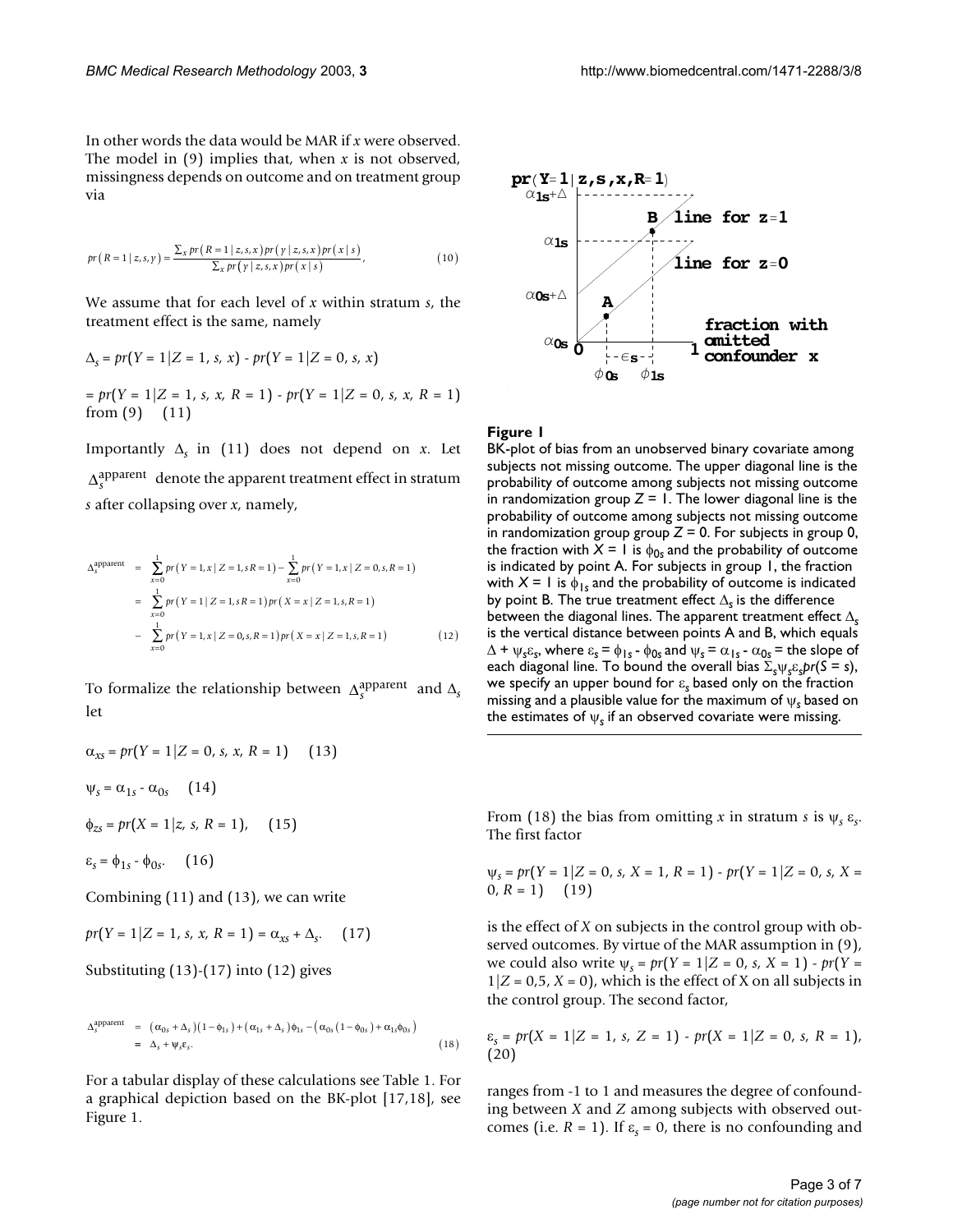| randomization group                      | unobserved covariate                                                                                                                           | probability of outcome given group,<br>unobserved covariate, s, not missing | probabilitity of unobserved covariate<br>given group, s, not missing | probability of outcome given group,<br>s not missing                          |  |
|------------------------------------------|------------------------------------------------------------------------------------------------------------------------------------------------|-----------------------------------------------------------------------------|----------------------------------------------------------------------|-------------------------------------------------------------------------------|--|
| z                                        | X                                                                                                                                              | $pr(Y = 1   z, s, x, R = 1)$<br>$= pr(Y = 1   z, s, x)$ if MAR              | $pr(x z, s, R = 1)$                                                  | $pr(Y = 1   z, s, R = 1)$                                                     |  |
|                                          | 0                                                                                                                                              | $\alpha_{0s}$ + $\Delta_{s}$                                                | $(1 - \phi_{1s})$                                                    |                                                                               |  |
|                                          |                                                                                                                                                | $\alpha_{1s}$ + $\Delta_s$                                                  | $\phi_{1s}$                                                          | $(\alpha_{0s} + \Delta_s)(1 - \phi_{1s}) + (\alpha_{1s} + \Delta_s)\phi_{1s}$ |  |
| $\mathbf 0$                              | 0                                                                                                                                              | $\alpha_{0s}$                                                               | $(1 - \phi_{0s})$                                                    | $\alpha_{0s}(1 - \phi_{0s}) + \alpha_{1s} \phi_{0s}$                          |  |
|                                          |                                                                                                                                                | $\alpha_{1s}$                                                               | $\phi_{0s}$                                                          |                                                                               |  |
| difference between randomization groups: | $\Delta_{s}$ + $\psi_{s}\varepsilon_{s}$ , where $\varepsilon_{s}$ = $\phi_{1s}$ - $\phi_{0s}$ , $\psi_{s}$ =<br>$\alpha_{1s}$ - $\alpha_{0s}$ |                                                                             |                                                                      |                                                                               |  |

#### <span id="page-3-0"></span>**Table 1: Cell probabilities in a generic stratum** *s*

Under missing at random (MAR), the probabilities in the third column are the same for subjects not missing outcome as for all subjects, so ∆*s* represents the true treatment effect, which is the same for both levels of *x*. Because the distribution of *x* is different among subjects not missing outcome in each randomization group, the apparent treatment effect is the difference in weighted averages over *x* in the last column, namely, ∆*s* + ψ*s*ε*s*. To bound the overall bias Σ*s*ψ*s*ε*spr* (*S* = *s*), we specify an upper bound for ε*s* based only on the fraction missing and a plausible value for the maximum of ψ*s* based on the estimates of ψ*s* if an observed covariate were missing.

no bias because the distribution of *X* among subjects with observed outcomes is the same in the control and study group. If  $\varepsilon_s = \pm 1$  there is complete confounding and the bias reaches the maximum value of  $\pm \psi_s$ . Taking a weighted average over all strata, the overall apparent treatment effect is

$$
\Delta^{\text{apparent}} = \sum_{s} \Delta_{s}^{\text{apparent}} pr(S = s)
$$
  
= 
$$
\sum_{s} (\Delta_{s} + \psi_{s} \varepsilon_{s}) pr(S = s)
$$
  
= 
$$
\Delta + \sum_{s} \psi_{s} \varepsilon_{s} pr(S = s),
$$
 (21)

and the overall bias is

$$
bias = \Sigma_s \psi_s \, \varepsilon_s \, w_s. \quad (22)
$$

Remarkably it is possible to obtain simple bounds on ε*<sup>s</sup>* based only on the proportion of subjects who are missing in each randomized group in stratum *s*. Let

$$
\pi_{zs} = pr(R = 1|z, s) \qquad (23)
$$

denote the proportion of subjects in randomization group *z* and stratum *s* with an observed outcome. As derived in the Appendix See additional file: 1, the maximum ε*s*, which we call the upper bound factor, is

$$
\varepsilon_{(\max)s} = \max\left(\frac{1-\pi_{0s}}{\pi_{1s}}, \frac{1-\pi_{1s}}{\pi_{0s}}\right). \tag{24}
$$

If only 15% of the subjects are missing in each arm ε(*max*)*<sup>s</sup>* is less than .18. If we let ψ*max* denote the anticipated maximum value of  $\psi_{s}$ , then substituting (24) into (22) gives the anticipated maximum bias,

$$
bias_{max} = \pm \psi_{max} \Sigma_s \varepsilon_{(max)s} w_{s'} \quad (25)
$$

where the anticipated maximum bias under complete confounding,  $\psi_{max}$  is specified by the investigator; the upper bound factor, ε(*max*)*s*, is based on the fraction with observed outcomes in stratum  $s$ ; and  $w_s$  is the fraction of subjects in stratum *s*.

Thus the investigator need only specify ψ*max*. One might argue that if *x* were a strong unobserved inherited gene, ψ*max* would be close to 1. However because, "eligible subjects had no history of colorectal cancer, surgical resection of adenomas, bowel resection, the polyposis syndrome, or inflammatory bowel disease" [14], it is unlikely that many subjects had an unobserved high-penetrance gene related to the recurrence of adenomas. We therefore believe that unobserved factors that might affect both adenoma recurrence and missingness could have an effect of similar magnitude as observed baseline covariates. Thus to obtain a plausible value for ψ*max*, we suggest estimating ψ*s*, as defined in (19), based on observed covariates. (See the Results section.) Of course the relationship between observed covariates and missingness could differ substantially from the relationship between an unobserved covariate and missingness. Nevertheless, we believe that estimates of ψ*s* from observed covariates are helpful for specifying a realistic value for ψ*max*.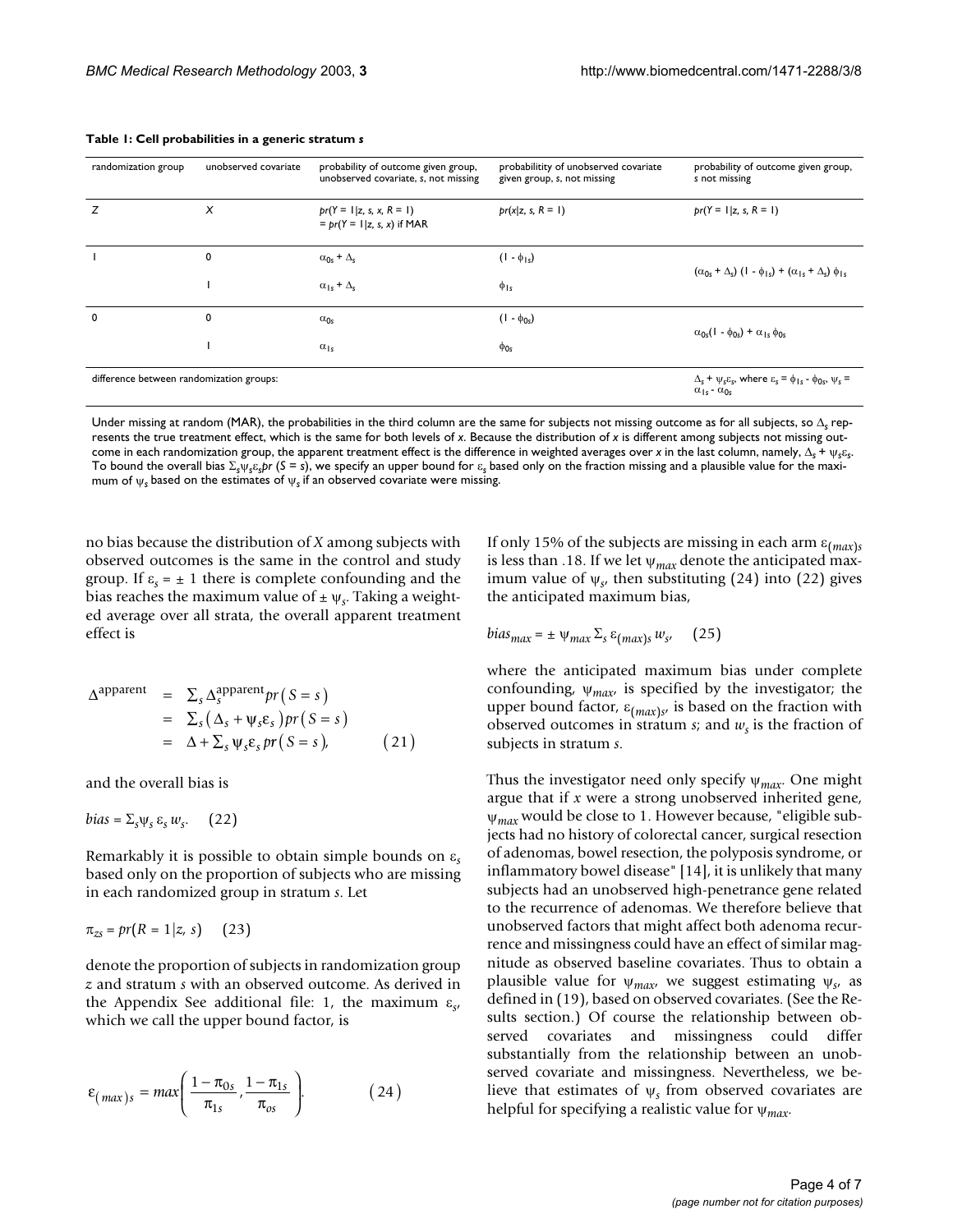| stratum s |           |         | adenoma    |              |          | difference in observed    | weight  | bias factor<br>$\varepsilon$ <sub>(max)s</sub> |
|-----------|-----------|---------|------------|--------------|----------|---------------------------|---------|------------------------------------------------|
| stratum s |           |         | recurrence |              |          | rates of recurrence $d_s$ | $W_{S}$ |                                                |
| sex       | age       | group   | no         | yes          | missing  |                           |         |                                                |
|           |           | control | 573        | 374          | 94 (9%)  |                           |         |                                                |
|           |           | study   | 578        | 380          | 76 (7%)  |                           |         |                                                |
| men       | $30 - 49$ | control | 33         | 22           | 5 (8%)   | $-.23$                    | .07     | .09                                            |
|           |           | study   | 58         | 12           | 3(4%)    |                           |         |                                                |
|           | $40 - 59$ | control | 99         | 76           | 7(4%)    | .01                       | .17     | .05                                            |
|           |           | study   | 94         | 76           | 9(5%)    |                           |         |                                                |
|           | $60 - 69$ | control | 122        | 105          | 25 (10%) | $-0.04$                   | .23     | .11                                            |
|           |           | study   | 144        | 105          | 18(7%)   |                           |         |                                                |
|           | $70 - 79$ | control | 65         | 76           | 26 (16%) | $-.04$                    | .13     | .20                                            |
|           |           | study   | 70         | 71           | 29 (17%) |                           |         |                                                |
| women     | $30 - 49$ | control | 54         | $\mathbf{H}$ | 3(4%)    | .03                       | .10     | .07                                            |
|           |           | study   | 47         | 12           | 4(6%)    |                           |         |                                                |
|           | $40 - 59$ | control | 69         | 24           | 4(4%)    | .02                       | .11     | .04                                            |
|           |           | study   | 69         | 27           | 4(4%)    |                           |         |                                                |
|           | $60 - 69$ | control | 77         | 31           | 13(11%)  | .08                       | .12     | .11                                            |
|           |           | study   | 68         | 40           | 5(4%)    |                           |         |                                                |
|           | $70 - 79$ | control | 54         | 29           | 11(12%)  | .22                       | .07     | .12                                            |
|           |           | study   | 28         | 37           | 4(6%)    |                           |         |                                                |

#### <span id="page-4-0"></span>**Table 2: Results of Polyp Prevention Trial**

The overall estimate of the difference in probabilities of recurrence between study and control groups is  $\hat{\Delta}$  =  $\Sigma_{\rm s}d_{\rm s}$ w<sub>s</sub> = -.003 with a standard error .022. We define  $\varepsilon_{(max)}$ *s* =  $max((1 - \pi_{0s})/\pi_{1s}, (1 - \pi_{1s})/\pi_{0s})$ , where  $\pi_{zs}$  equals one minus the fraction missing in group *z* and stratum *s*. The anticipated maximum bias is ψ<sub>max</sub> Σ<sub>s</sub> ε<sub>(max)</sub>s w<sub>s</sub> = ± .10 ψ<sub>max</sub>, where ψ<sub>max</sub> is the anticipated bias if there were complete confounding of the unobserved covariate and treatment.

### **Results**

We applied our approach to data from the PPT trial stratified by age and sex (Table [2](#page-4-0)). We first assumed MAR and applied (7) and (8) to estimate the difference in the probabilities of adenoma recurrence between the two groups. We obtained  $\hat{\Delta}$  = -.003 with *se*(  $\hat{\Delta}$ ).=.022, which is close to

the unstratified estimate and its standard error.

To compute the anticipated maximum bias (25) we first computed  $\varepsilon_{(max)s}$  using (24) and estimated  $w_s$  from the observed fractions (Table [2\)](#page-4-0). This gave  $\Sigma_s \varepsilon_{(max)s} w_s = .10$ . We then specified  $\psi_{max}$ , the anticipated maximum bias under complete confounding. To obtain a plausible value for  $\psi_{max}$ , we estimated  $\psi_s$  in (19) pretending either sex or age was the unobserved covariate *x*. This gave  $\hat{\psi}_s = .23$ , .18, .18, .19, for the four age categories when *x* = sex and .07 and .09 for the two sex categories when *x* = age. Treating the largest  $\hat{\psi}_s$  as a realistic lower bound for  $\psi_{max'}$  we specified a slightly larger value, ψ*max* = .25, so that the anticipated maximum bias is  $bias_{max} = \pm .25 \times .10 = .025$ . The

MAR confidence interval is shifted to the right or left by the anticipated maximum bias (Figure [2\)](#page-5-0).

For purpose of comparison, we also computed estimates and confidence intervals under a worst (best) case imputation [9,19], where missing outcome data in each stratum were imputed as no recurrence (recurrence) in controls and recurrence (no recurrence) in the intervention group. (These stratum-specific estimates were combined over strata using weights inversely proportional to the stratum-specific variances.) In the worst and best case imputations the confidence intervals did not overlap zero (Figure [2\)](#page-5-0).

Our sensitivity analysis showed that the worst and best case imputations were too extreme. Because the absolute value of the anticipated maximum bias, .025, is smaller than  $1.96 \times se$  ( $\hat{\Delta}$ ) = .043, the bias-adjusted confidence intervals overlap zero. Thus the anticipated maximum bias of ± .025 did not change our conclusion of little evidence of an effect of treatment on adenoma recurrence. However it did increase our uncertainty, as the more extreme lower and upper bounds indicated that the true effect of treat-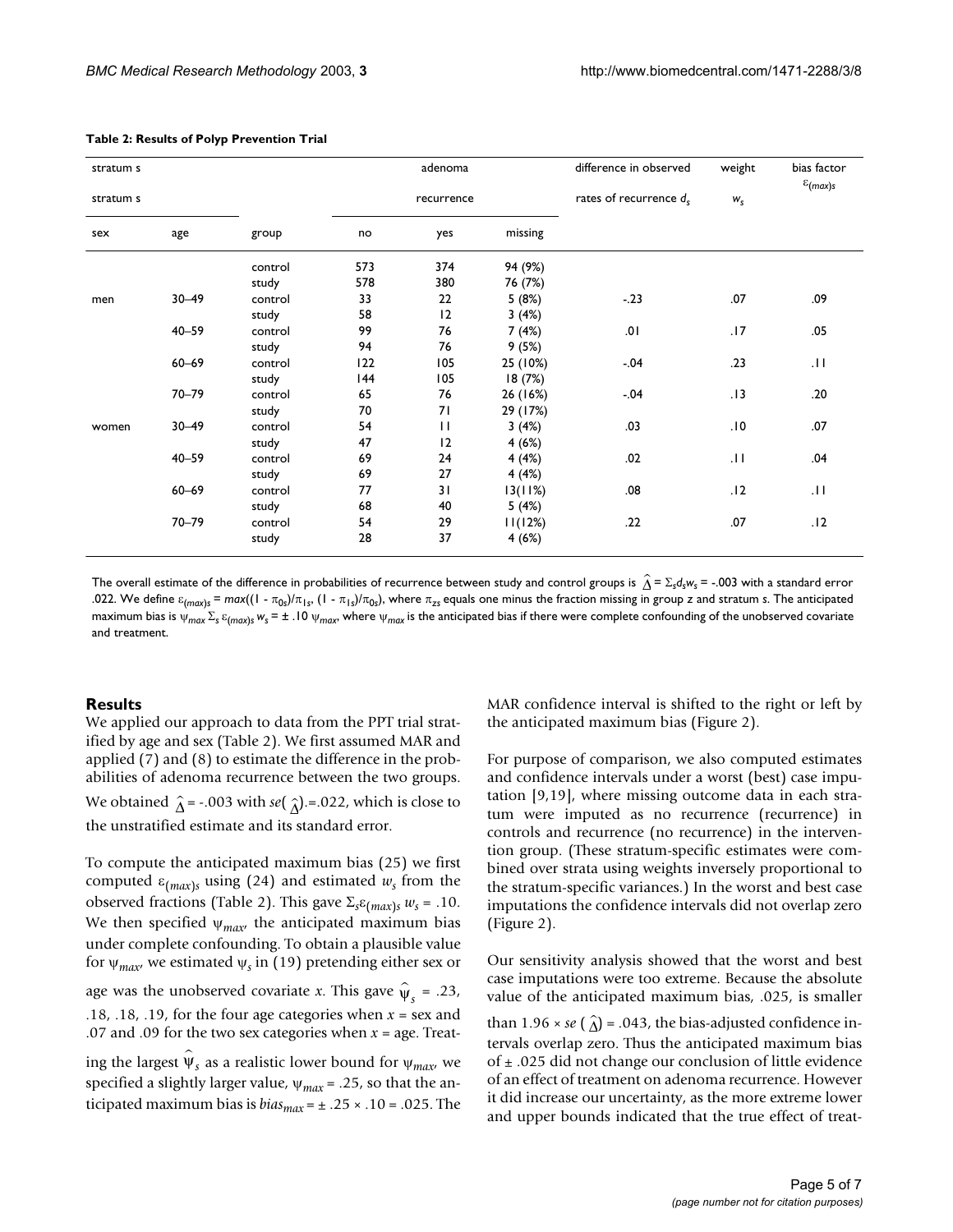<span id="page-5-0"></span>

# **Figure 2**

Comparison of missing data adjustments for Polyp Prevention Trial. The graph plots the estimated differences in the probability of adenoma recurrence between the intevention and control groups and the 95% confidence intervals. MAR is missing at random within strata. MAR ± bias shifts the MAR confidence interval based on the anticipated maximum bias. Worst and best case imputes missing data to the randomization group that would give the largest positive and negative effect, respectively.

ment could likely be higher or lower than indicated by the original analysis.

# **Discussion**

The key idea of our method is to incorporate non-MAR missingness by postulating an unobserved binary covariate. Although similar in spirit to using an unobserved binary covariate with observational data [20], randomization adds important extra information that can be usefully exploited. Our formulation implies that the probability of missingness depends on both outcome and treatment assignment.

The proposed methods hinges on first selecting the appropriate baseline covariates. We agree with Myers [21] that if one anticipates missing data, one should collect information on the baseline covariates related to outcome that might predict missing in outcome. We assumed that within a stratum, the effect of treatment did not depend on the unobserved binary covariate. We view this as a main effect and thus a reasonable approximation.

We also agree with Shih [1] that one should collect information on the cause of missingness. In particular we recommend reporting whether any of the missing outcomes were definitely MAR, for example, due to random technical problems, to accidents, or to leaving the study for reasons completely unrelated to the investigation. Suppose that outcome was definitely MAR in a proportion  $v_{z}$  of subjects. Then it is more informative to write  $v_{zs}$  as  $pr(R =$ 1, not MAR $|z, s| + v_{zs}$ . Because  $v_{zs}$  contains no information about the effect of *X* on missingness, one can replace π*zs* by  $\pi_{zs}$  -  $v_{zs}$ , which reduces  $\varepsilon_{(max)s}$  and hence reduces the anticipated maximum bias.

Although we applied our methodology to a cross-classification of categorical covariates, it could also be applied to continuous covariates or a univariate combination of covariates in a manner analogous to a propensity score [22]. Let *u* denote a vector of covariates and  $e_z = pr(R = 1 | z, u)$ . Following the derivation of propensity scores [22], we can write,  $pr(R = 1 | z, e_z) = E(r | z, e_z) = E(E(r | z, u) | z, e_z) = E(e_z | z,$  $e_z$ ) =  $e_z$ . Therefore  $pr(R = 1|z, u) = pr(R = 1|z, e_z)$ , and thus e*z* contains the same information for the probability of being observed as *u*. This calculation justifies using *ez* to summarize the covariates predicting missingness. To form five strata for randomized group *z*, we would compute *ez* for each subject in group *z* and then divide the distribution of  $e_z$  into quintiles.

# **Conclusion**

The bias due to an unobserved binary covariate could arise when the probability of missingness depends on both treatment and outcome. Computation of the bias is easy because it equals the maximum anticipated bias under complete confounding multiplied by an upper bound factor. The maximum anticipated bias might require some expert input but some lower bound values can be obtained using observed baseline covariate. The upper bound factor is easily computed from the fraction missing in each group. The methodology is particularly useful in the common situation when no more than 15% of the subjects (in excess of those definitely MAR) have missing outcomes, so that the upper bound factor in the bias is less than .18.

# **Contributions**

SGB devised the basic model with the unobserved covariate, worked out the unconstrained maximization, and wrote the initial draft of the manuscript. LSF worked out the constrained maximization and provided substantive improvements to the manuscript.